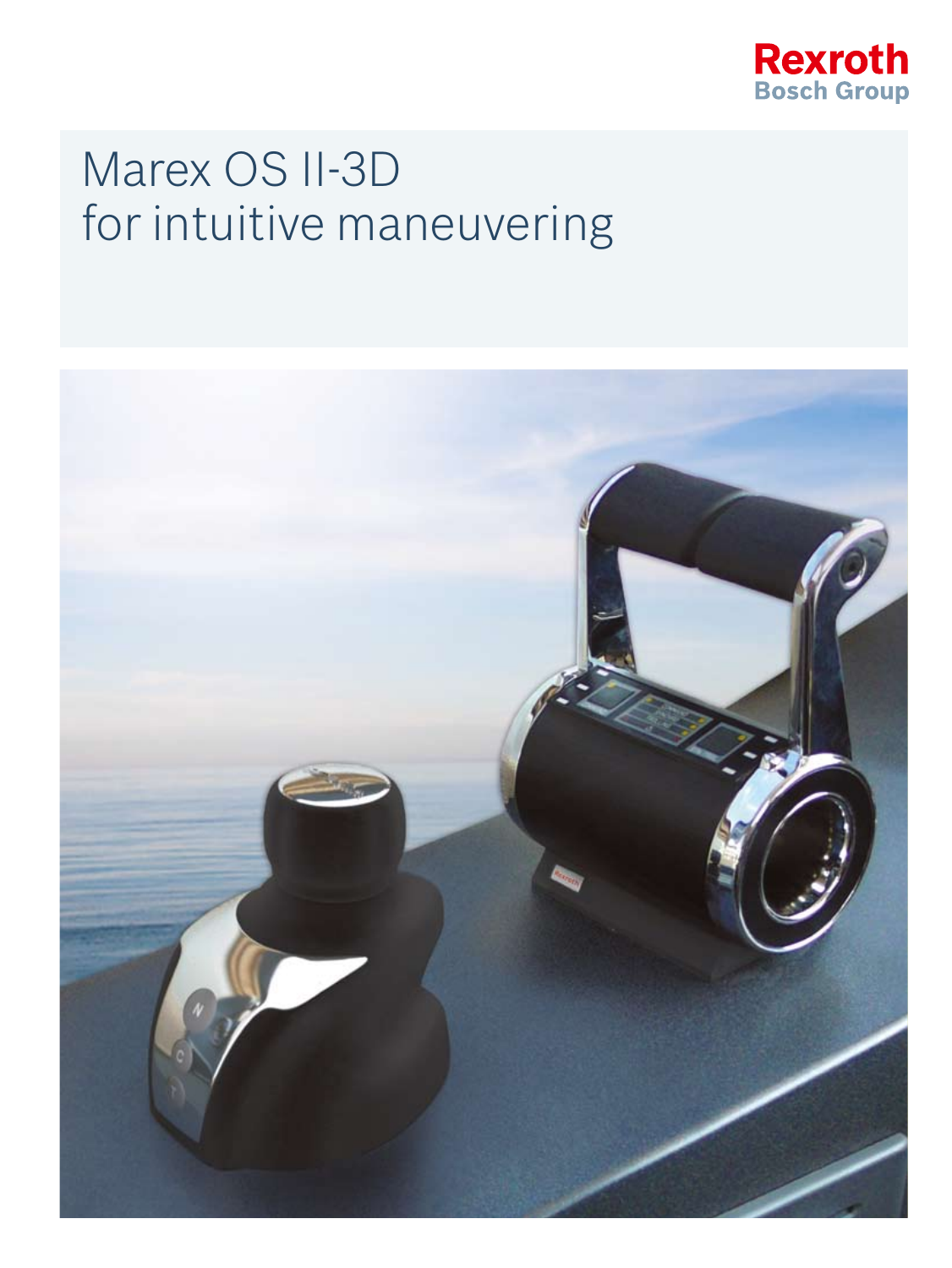The Marex OS II-3D eases the steering of a ship by integrating all propulsion elements into one 3-axes-joystick.

The idea of the innovative maneuvering assistance is to control the vessel only by moving a joystick intuitively without having to control the individual propulsors independently. Thus, the captain has the whole ship in one hand allowing him to focus on the surrounding area.

# **Intuitive control by joystick**

The joystick has two modes: it can be used as control unit for the bow or stern thrusters or as vector control unit for all propulsors (3D-mode). Like this, the captain can decide in every situation whether to use the traditional control levers together with the lever for the bow and stern thruster or to use the comfortable maneuvering assistant. When in 3D-mode the movements of the joystick are translated into commands for each propulsor based on vector control.

#### **Lateral movements**

Especially in harbour maneuvers the lateral movement helps the captain to dock the vessel. Sidewise thrust is created precisely by counterrotating main propulsors and additional bow thruster support. Additional safety is achieved by the function "heading compensation" which keeps the vessel's bow in the original direction.

# **Rotational movements**

A rotation of the vessel can be achieved simply by turning the joystick. The rotation is created by running the propulsors in opposite direction.

#### **Combination of commands**

Of course, all single commands for movements can be combined for example to a lateral movement with a rotation.





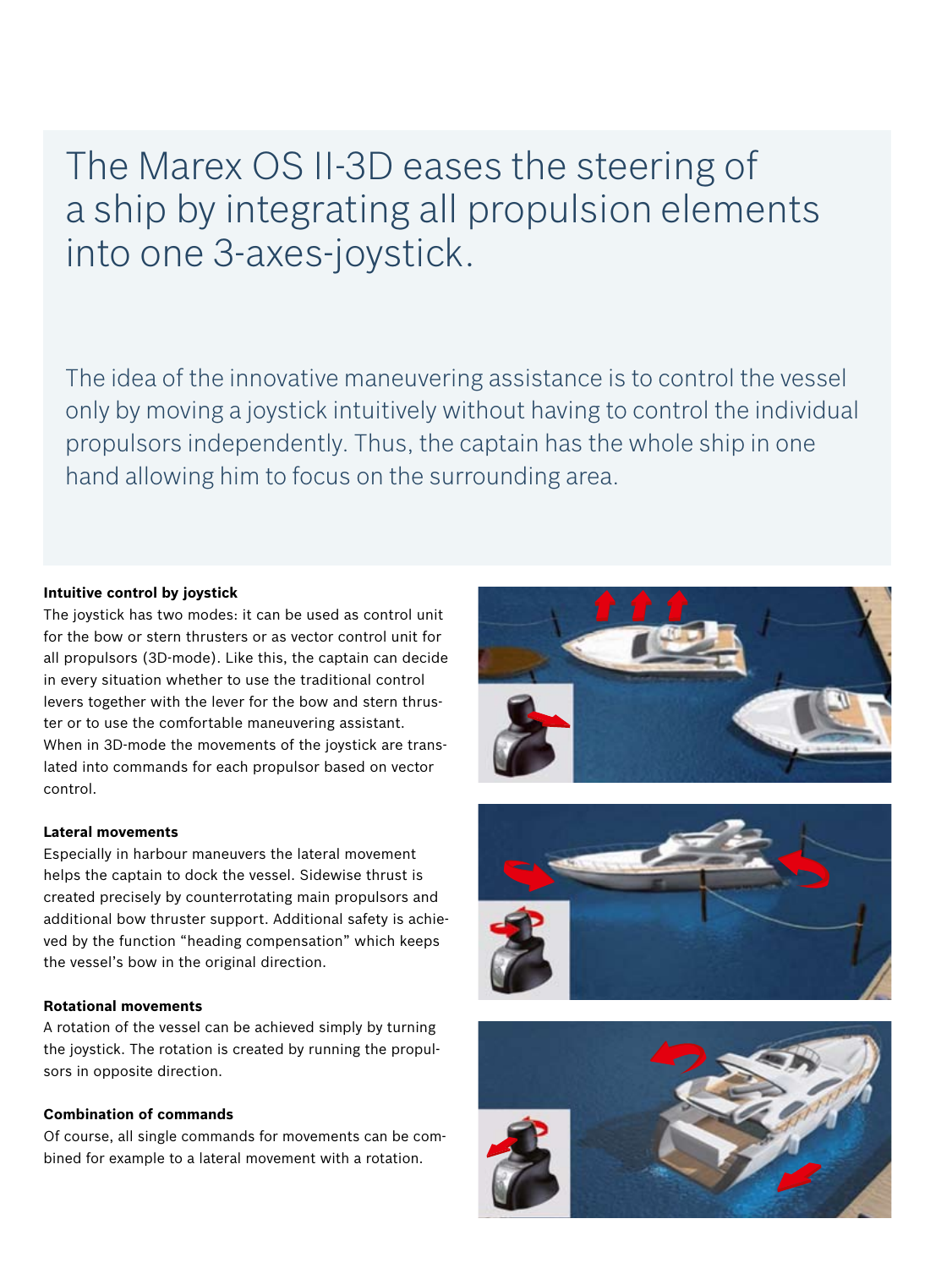# Innovative, reliable, safe – the joystick control

# **As easy as possible – it's in your hand**

The Marex OS II-3D makes maneuvering, docking and casting off in the harbour easy and safe as never before. It's a technical highlight on every vessel and offers a surplus of comfort, safety and driving pleasure either in maneuvering as well as in cruising.

# **Components and applications**

The integration of the joystick control system into the proven system architecture of the Marex OS II guarantees the highest flexibility. Due to the modular set-up, the system is highly adjustable. Be it waterjets, rudder propellers, controllable or fixed pitch propeller applications – there is a solution for every propulsion line.

All the components of the Marex OS II-3D can be configured to your individual needs and application requirements. Everything is thoroughly tuned – from the joystick station to the 3D-controller up to the thruster interfaces with preconfigured CAN-cables.



- ▶ Two operating modes: 3D-mode or thruster control
- $\triangleright$  3D-control for cruising and maneuvering
- $\blacktriangleright$  Modular system: maneuvering station, 3D-controller, thruster interfaces, CAN-bus and signal cabling
- $\blacktriangleright$  Integration into the Marex OS II remote control system by CAN for the main propulsors